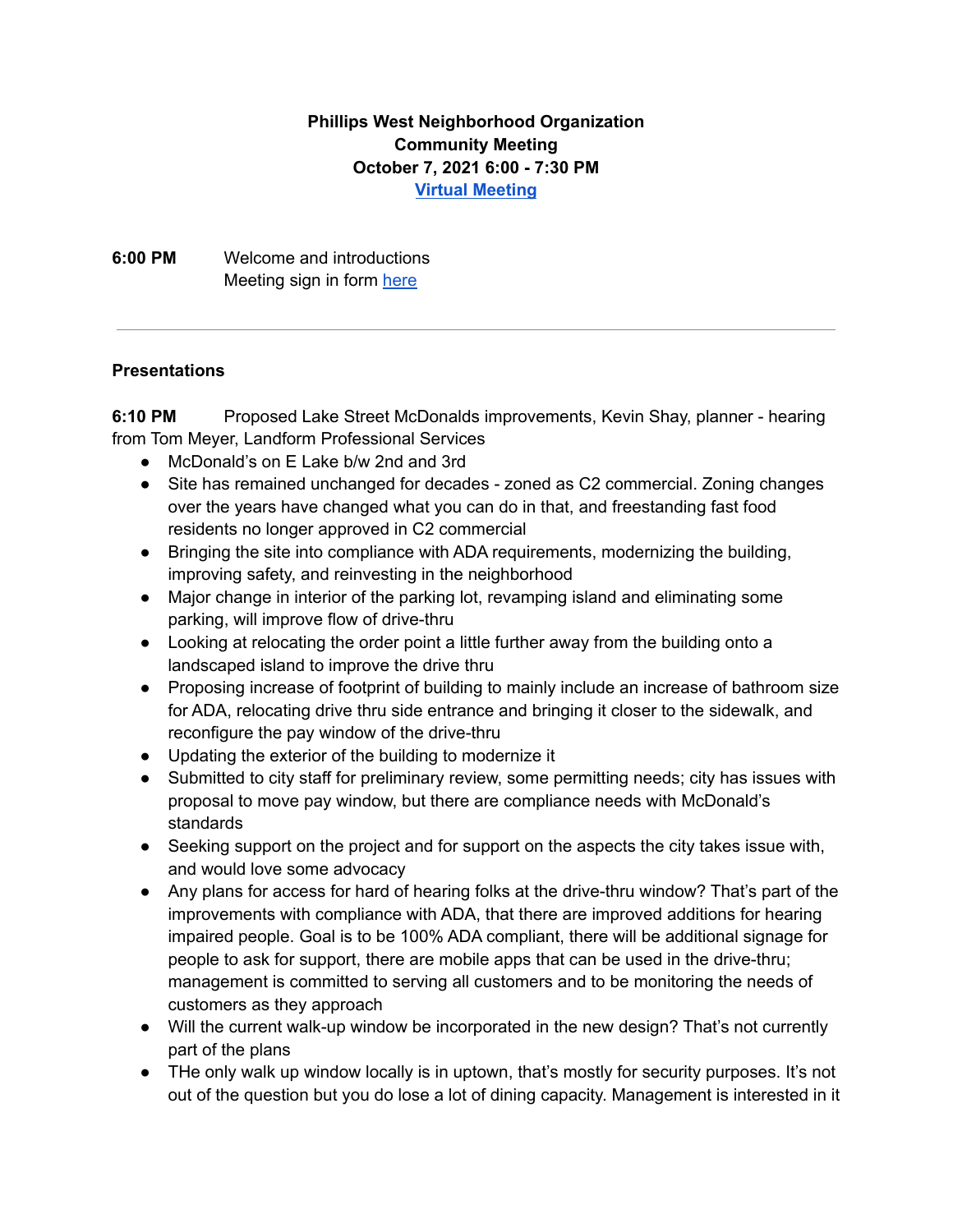- Will there be touch order windows or prefer people going up to the window, for hard of hearing folks? Could a touch order be on the outside? Touch screen kiosks will be in the restaurants. THe most beneficial thing would be to go right to the window and communicate with the person there, no outdoor touch screen ability. Mobile app is also an option
- curious about any plan for customers who don't have cars and order food after hours? And how accessible for Deaf and hard of hearing order via drive thru? we will have the kiosks inside the restaurant. in DT they do have picture menu available if the guest asks at the window also yes. mobile app can order ahead of time and pick up dt or curbside
- Can't speak to sidewalk needs that are not a part of the property
- What's the timeline? Would love to start in the spring, and take 10-12 weeks
- Do Phillips West residents get hiring priority? Absolutely! Always looking for people that are close by
- Is there training for staff on how to speak to deaf communities, or hiring deaf staff a priority? Certainly could be a priority! If Lily knows professionals who could do trainings could pass that along.
- Is this location switching over to no-meat? Don't think any locations are going no-meat, but plant based options are in test and being added to the menu

## **6:25 PM** Fall Fest & Annual Meeting, Planning Committee members Board nominations and information

- [Presentation](https://www.canva.com/design/DAEsLS38eWo/IWjJSabRZTU6GzWVVugq2w/view?utm_content=DAEsLS38eWo&utm_campaign=designshare&utm_medium=link&utm_source=viewer) from Alex on fall fest + annual meeting
- Happening Nov 6, 2021, at American Swedish Institute parking lot, 4-6pm
- Goals: have a fun event to bring our community together and do some organizational business while we're there
- Will have a family friendly festival and board elections
- Planning team of board members and community members, meet monday evenings, work in subcommittees
- This will be an excellent opportunity for people to get involved at the board level as we will hold elections
- Excited to get more people with new energy on the board as we move through continued transition
- Board involves attending meetings, voting on proposals, participating in committees, and upholding values
- Nomination form deadline for applying is october 27
- Alex is having a garden party info session on 10/23!
- Would love to have you there on 11/6
- Call to action: think of 1 or 2 neighbors, friends, or family who we want to invite to the meeting and invite them right now!
- We need volunteers day-of
- Also a mailer went out today so check your mailboxes